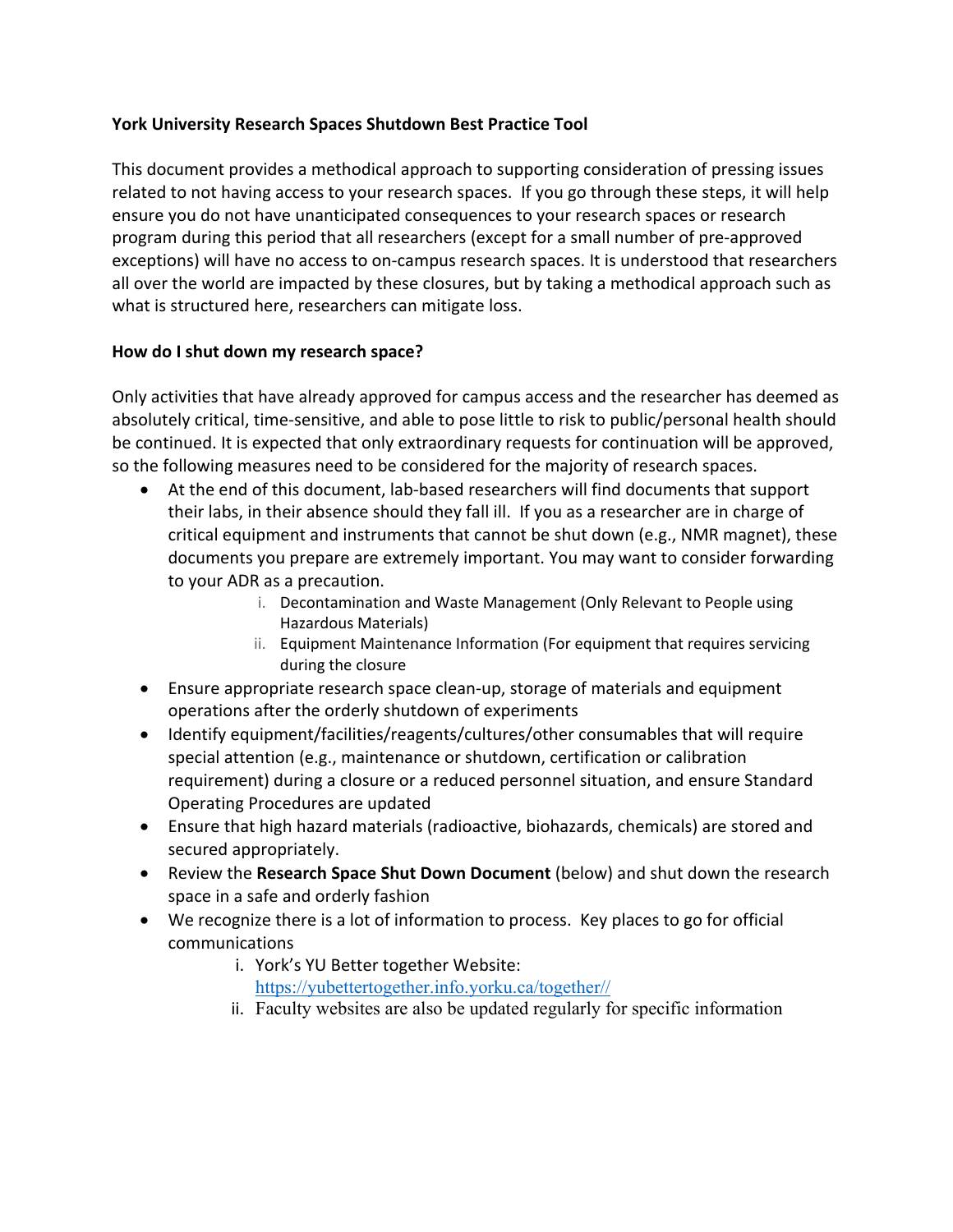Date: \_\_\_\_\_\_\_\_\_\_

# Research Space Shut Down Emergency Plan-

### Research Space CONTACT LIST

#### A. Principal Investigator Information

| Principal<br><b>Investigator</b><br>: Name | Department | Room Number(s) |
|--------------------------------------------|------------|----------------|
|                                            |            |                |

#### B. Research Space Contacts

|                              | Name | Email | Phone (cell) |
|------------------------------|------|-------|--------------|
| 1 <sup>st</sup> Contact (PI) |      |       |              |
| 2 <sup>nd</sup> Contact      |      |       |              |
| 3 <sup>rd</sup> Contact      |      |       |              |

### Communications

| <b>ACTION ITEM</b>                                                                                                                                                                                                                                        | DATE COMPLETED or N/A | <b>NOTES</b> |
|-----------------------------------------------------------------------------------------------------------------------------------------------------------------------------------------------------------------------------------------------------------|-----------------------|--------------|
| Ensure up-to-date contact list including all<br>research space personnel, principal<br>investigator, research operations manager,<br>and building manager.                                                                                                |                       |              |
| Ensure the contact lists above are saved<br>where it can be remotely accessed by<br>everyone in the research space. Include home<br>and cell phone numbers as applicable.<br>Distribute this list to all your team members<br>via email as well.          |                       |              |
| Generate a list of non-York Collaborators and<br>reach out to them about what your plans are.<br>If you have industry or not-for-profit contracts<br>that need to be re-worked based on COVID19<br>restrictions contact Janet Newton:<br>newtonj@yorku.ca |                       |              |
| Prepare for remote research space operations<br>such as meetings, accessing share drives<br>(http://computing.yorku.ca/offcampus/).                                                                                                                       |                       |              |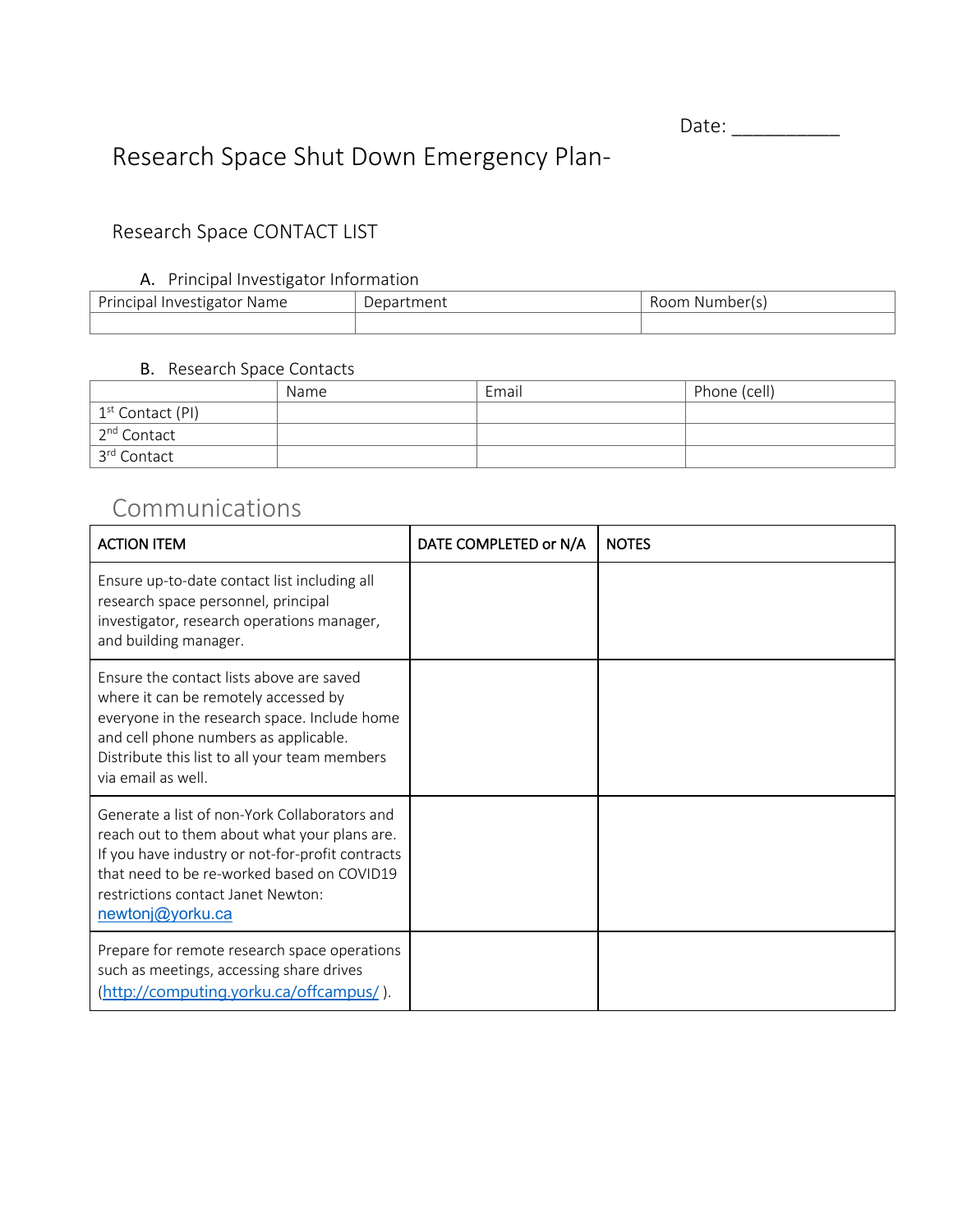# Identification and Preparation for Research Cessation

| <b>ACTION ITEM</b>                                                                                                                                                                                                                                                                                            | DATE COMPLETED or N/A | <b>NOTES</b> |
|---------------------------------------------------------------------------------------------------------------------------------------------------------------------------------------------------------------------------------------------------------------------------------------------------------------|-----------------------|--------------|
| Identify all non-essential activities that can be<br>suspended or delayed. Cancel or Delay them.                                                                                                                                                                                                              |                       |              |
|                                                                                                                                                                                                                                                                                                               |                       |              |
|                                                                                                                                                                                                                                                                                                               |                       |              |
| Ensure that you have access to all data, notes<br>and/or software that is needed for<br>telecommuting work.                                                                                                                                                                                                   |                       |              |
| Prepare an in-depth account of:<br>ongoing activities at the time of shut<br>a)<br>down, and<br>a to-do list for research recovery.<br>b)                                                                                                                                                                     |                       |              |
| Prepare a document describing what your<br>team should be doing during the extended<br>shut down (e.g., meet with graduate students<br>individually to discuss project re-definition or<br>date re-alignment, brainstorm with paid staff<br>to discuss tasks that can be done during 'Stay<br>at Home' order) |                       |              |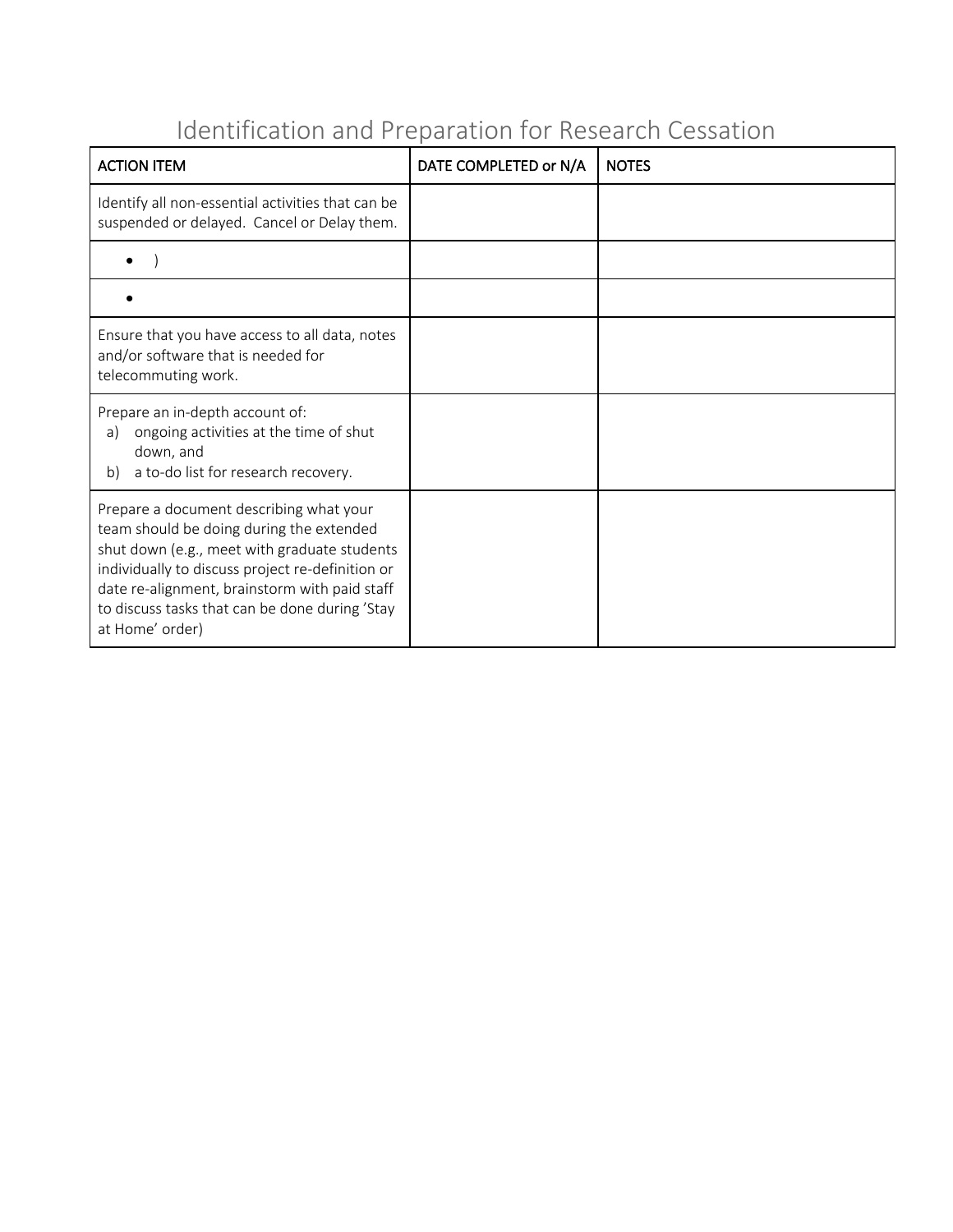# Shipping and Receiving

| <b>ACTION ITEM</b>                                                                                                                                                                                                                                                                                   | DATE COMPLETED or N/A | <b>NOTES</b> |
|------------------------------------------------------------------------------------------------------------------------------------------------------------------------------------------------------------------------------------------------------------------------------------------------------|-----------------------|--------------|
| Do not order any new research materials<br>except those items needed to support<br>minimal critical functions.                                                                                                                                                                                       |                       |              |
| Cancel orders for non-essential research<br>materials if they have not yet shipped.                                                                                                                                                                                                                  |                       |              |
| All mail is being handled centrally now. Mail<br>will be available at the Central Mailroom in<br>Central Square. Additional signage is being<br>added for wayfinding. The Mailing Services<br>web site is being updated with the<br>applicable information:<br>https://www.yorku.ca/mailingservices/ |                       |              |

## Research Materials

| <b>ACTION ITEM</b>                                                                                                                                                | DATE COMPLETED or N/A | <b>NOTES</b> |
|-------------------------------------------------------------------------------------------------------------------------------------------------------------------|-----------------------|--------------|
| Freeze down any biological stock material for<br>long term storage.                                                                                               |                       |              |
| Consolidate storage of valuable perishable<br>items within storage units that are connected<br>to monitoring systems if available.                                |                       |              |
| Confirm that RG1 and RG2 inventory is up to<br>date.                                                                                                              |                       |              |
| Remove infectious materials from biosafety<br>cabinets, and sterilize, disinfect, or safely<br>store them as appropriate.                                         |                       |              |
| Secure physical hazards such as sharps.                                                                                                                           |                       |              |
| Prepare and secure hazardous waste for<br>pickups as appropriate.                                                                                                 |                       |              |
| Ensure that all items are stored appropriately.<br>All working stocks of materials must be<br>labelled with the full name of its contents and<br>include hazards. |                       |              |
| Ensure all flammables are stored in flammable                                                                                                                     |                       |              |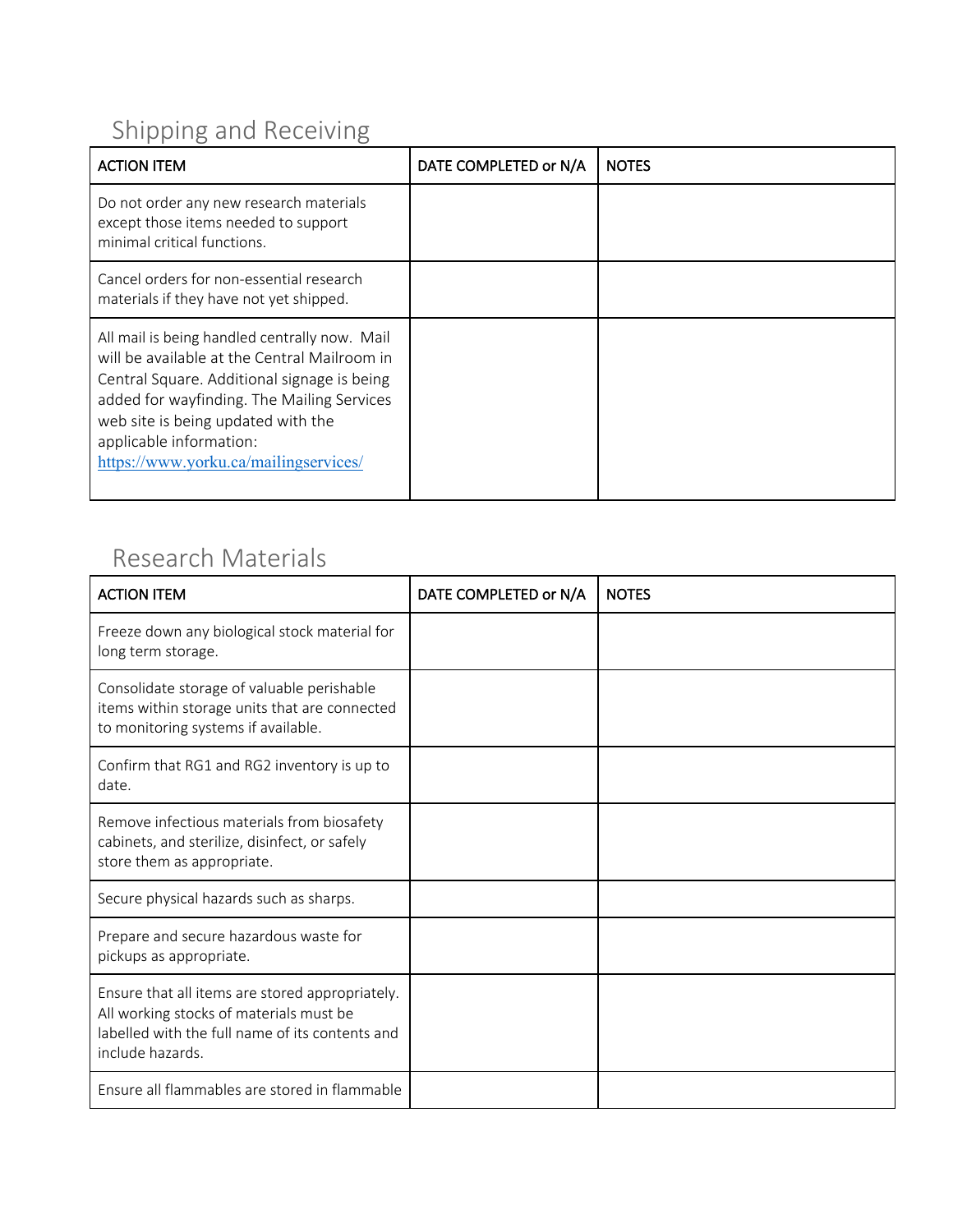| storage cabinets.                                                |  |
|------------------------------------------------------------------|--|
| Properly secure all hazardous materials in<br>long-term storage. |  |

# Physical Hazards

| <b>ACTION ITEM</b>                                                                                                                                                     | DATE COMPLETED or N/A | <b>NOTES</b> |
|------------------------------------------------------------------------------------------------------------------------------------------------------------------------|-----------------------|--------------|
| Ensure all gas valves are closed.                                                                                                                                      |                       |              |
| Check that all gas cylinders are secured and<br>stored in an upright position. Remove<br>regulators and use caps.                                                      |                       |              |
| Elevate equipment, materials and supplies off<br>of the floor as applicable.                                                                                           |                       |              |
| Inspect all equipment requiring uninterrupted<br>power for electricity supplied through an<br>Uninterrupted Power Supply (UPS) and by<br>emergency power if available. |                       |              |

# Equipment

| <b>ACTION ITEM</b>                                                                                                                 | DATE COMPLETED or N/A | <b>NOTES</b> |
|------------------------------------------------------------------------------------------------------------------------------------|-----------------------|--------------|
| Check that refrigerators, freezers, and<br>incubator doors are tightly closed.                                                     |                       |              |
| Biosafety cabinets: surface decontaminate the<br>inside work area, close the sash and power<br>down. Do NOT leave the UV light on. |                       |              |
| Fume hoods: clear the hood of all hazards and<br>shut the sash.                                                                    |                       |              |
| Turn off and unplug all non-essential<br>equipment.                                                                                |                       |              |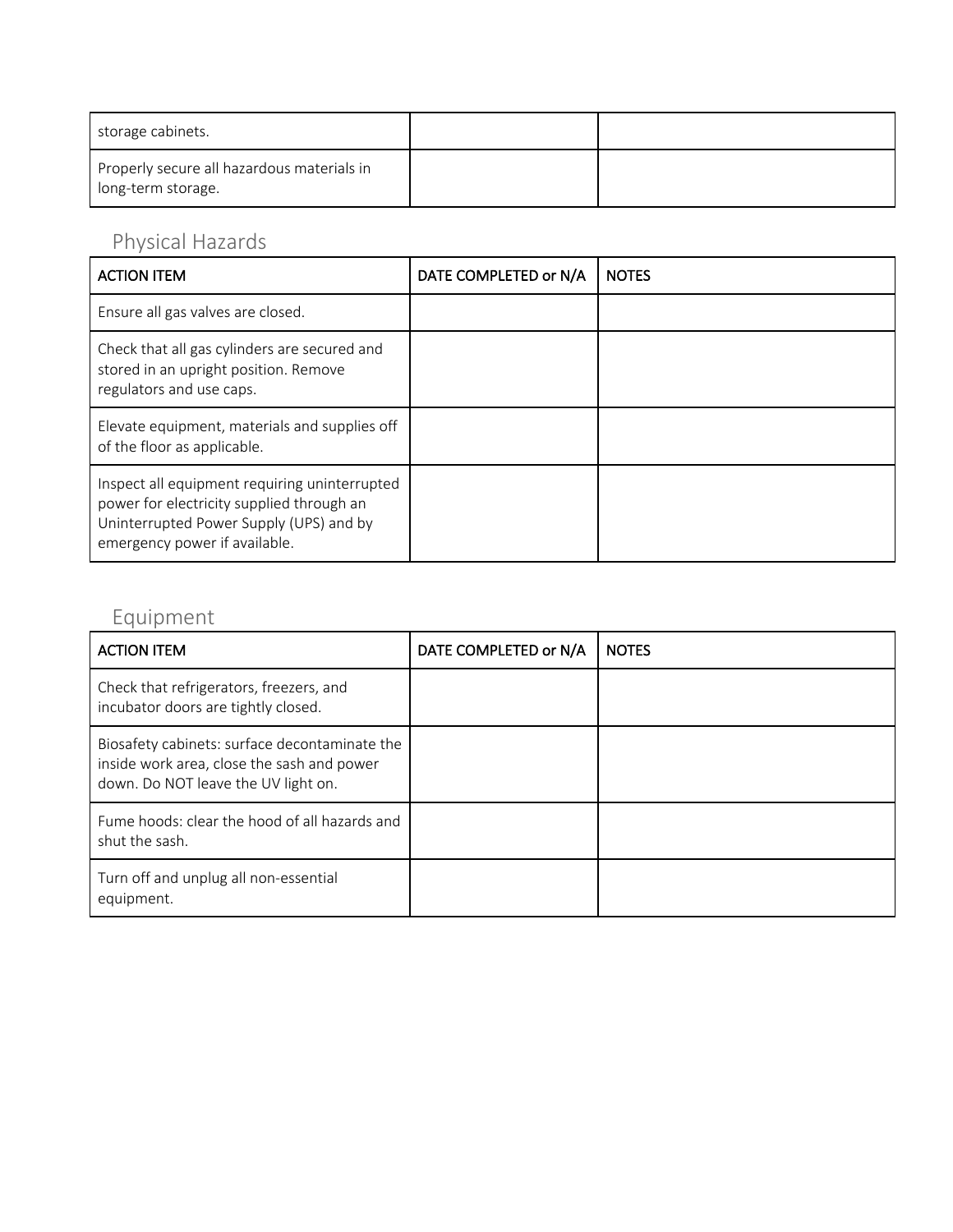#### **1. Decontamination and Waste Management (Only Relevant to People using Hazardous Materials)**

| <b>ACTION ITEM</b>                                                                                                    | DATE COMPLETED or N/A | <b>NOTES</b> |
|-----------------------------------------------------------------------------------------------------------------------|-----------------------|--------------|
| Decontaminate areas of the research space as<br>you would do routinely at the end of the day.                         |                       |              |
| Decontaminate and clean any reusable<br>materials that may be contaminated with<br>biological material or chemicals.  |                       |              |
| Biological waste: disinfect and empty<br>aspirator collection flasks.                                                 |                       |              |
| Discard all solid biological waste, including<br>bacterial cultures grown on LB plates, in<br>appropriate containers. |                       |              |
| Dispose all unwanted chemicals as<br>appropriate.                                                                     |                       |              |
| Collect and properly research space all<br>hazardous chemical waste.                                                  |                       |              |
| Request chemical hazardous waste to be<br>collected.                                                                  |                       |              |
| Collect radioactive material into the<br>appropriate waste containers and request a<br>radioactive waste pick-up.     |                       |              |

**\*It may be extremely helpful to Faculties, if you as a researcher that deals with hazardous materials, you sent them this form which would confirm you have done all of the above with exact dates and times.**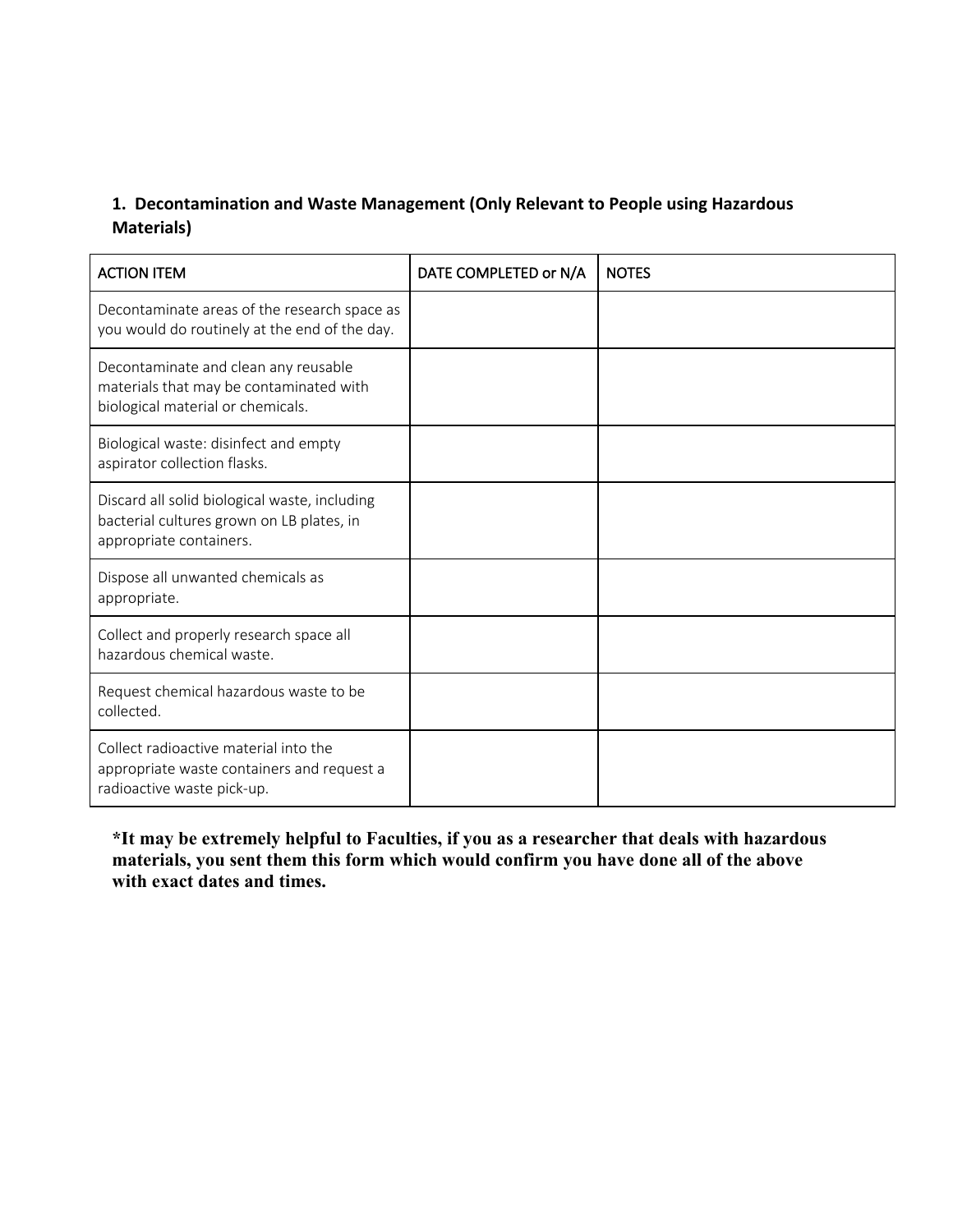**Date: \_\_\_\_\_\_\_\_\_\_ PI Name: \_\_\_\_\_\_\_\_\_\_\_\_\_\_\_\_\_\_\_\_\_\_\_**

## 1. **EQUIPMENT MAINTENANCE INFORMATION (For equipment that requires servicing during the closure)**

| <b>Equipment</b><br><b>Description</b> | Location<br>(Building,<br>Room<br>number) | <b>Utilities and</b><br>consumables required<br>(e.g., chilled water,<br>steam, CO <sub>2</sub> , Liq N <sub>2</sub> ) | Maintenance (brief description +<br>frequency) OR reference to<br><b>Equipment Specific Instructions</b><br>(and where instructions are<br>located) | <b>Contact Name and Phone</b> |
|----------------------------------------|-------------------------------------------|------------------------------------------------------------------------------------------------------------------------|-----------------------------------------------------------------------------------------------------------------------------------------------------|-------------------------------|
|                                        |                                           |                                                                                                                        |                                                                                                                                                     |                               |
|                                        |                                           |                                                                                                                        |                                                                                                                                                     |                               |
|                                        |                                           |                                                                                                                        |                                                                                                                                                     |                               |
|                                        |                                           |                                                                                                                        |                                                                                                                                                     |                               |
|                                        |                                           |                                                                                                                        |                                                                                                                                                     |                               |
|                                        |                                           |                                                                                                                        |                                                                                                                                                     |                               |
|                                        |                                           |                                                                                                                        |                                                                                                                                                     |                               |
|                                        |                                           |                                                                                                                        |                                                                                                                                                     |                               |
|                                        |                                           |                                                                                                                        |                                                                                                                                                     |                               |
|                                        |                                           |                                                                                                                        |                                                                                                                                                     |                               |
|                                        |                                           |                                                                                                                        |                                                                                                                                                     |                               |
|                                        |                                           |                                                                                                                        |                                                                                                                                                     |                               |